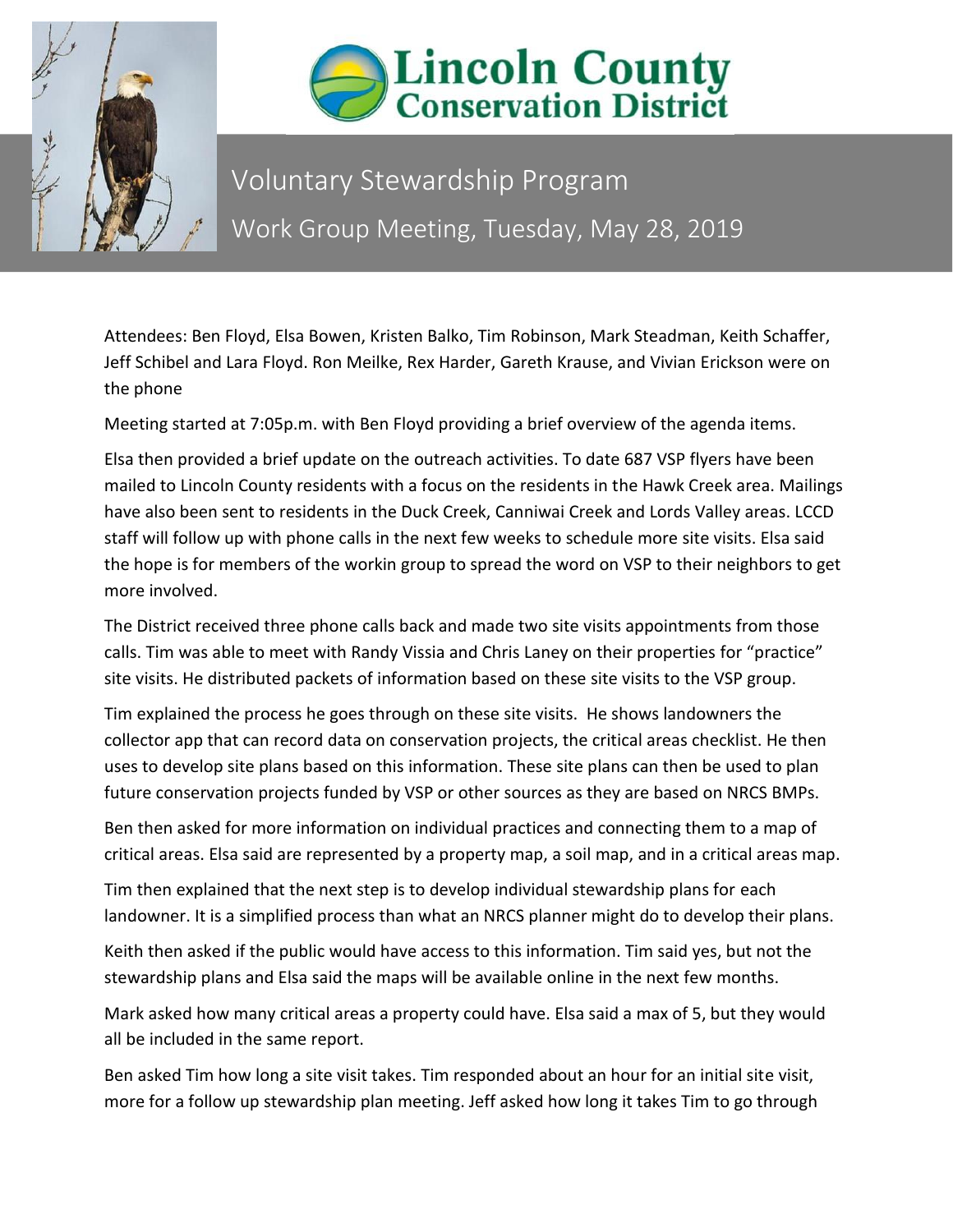the whole process. He responded a few hours to meet and record the practices.

Jeff asked what kind of plan would exist in Odessa where there are few critical areas and their practices frequently change. Tim said he would likely not visit that area much due to these reasons. Ben said there could be critical areas around the landowner's properties. Elsa added these landowners could be contacted anyway as there might be irrigation inefficiencies that could be funded outside of VSP.

Tim said his focus is on streams to stay ahead of regulatory agencies. Elsa said the land data on wetlands came from the Lincoln County planning office.

The next steps are to continue mailing out flyers, following up with phone calls, and reaching out to the VSP workgroup for site visits to get feedback. Sample examples will also be produced to show landowners what is involved in the process.

Gareth asked if there will be an inventory of all farms. Elsa answered yes – referring to those who have not participated in cost share programs funded though FSA, LCCD, or NRCS. It could be used as an outreach tool for these opportunities. Mark then added we can count practices that are done by the landowners themselves.

Elsa reported LCCD has purchased equipment using funds set to expire at the end of June 2019. The purchases include a laptop and tablet for Tim, two drones to do before and after flyovers of properties, a printer plotter to print maps of critical areas, and a paper folding machine. She reported \$240,00 has been authorized to Lincoln County through WSCC for the next biennium.

Ben then asked for feedback on the 2-year report regarding section 2.6 on Agricultural Viability. Gareth said a concern of his has been the increase in foreign owned land in Washington State. Keith added this issue connects with the economic feasibility of the agriculture industry. Mark said the consolidation of companies is a concern. Keith disagreed, saying it can sometimes result in cost savings for the producers. Tim added the push for the US to invest in GMO is a concern. Keith said the controversy involving Roundup (and the ingredient glyphosate) is a growing issue. Rex added this last issue is a good example of inconsistent messaging to consumers and the need to educate people through VSP and other conservation programs.

Vivian then went over the implementation efforts from May 2018 to the present as seen in the draft 2-year report. This report describes projects that have been completed and tie the report back to the standards listed in the state RCW. Updates will continue to be made based on outreach efforts until the report is submitted in August. Jeff asked if an irrigation example picture can be added to part 3.

Vivian explained appendix C will include a chart that lists all the conservation practice data collected on these projects. Ben suggested this be cut out of the 2-year report as it might raise more issues later. It was decided to cut it but to include it in the 5-year report.